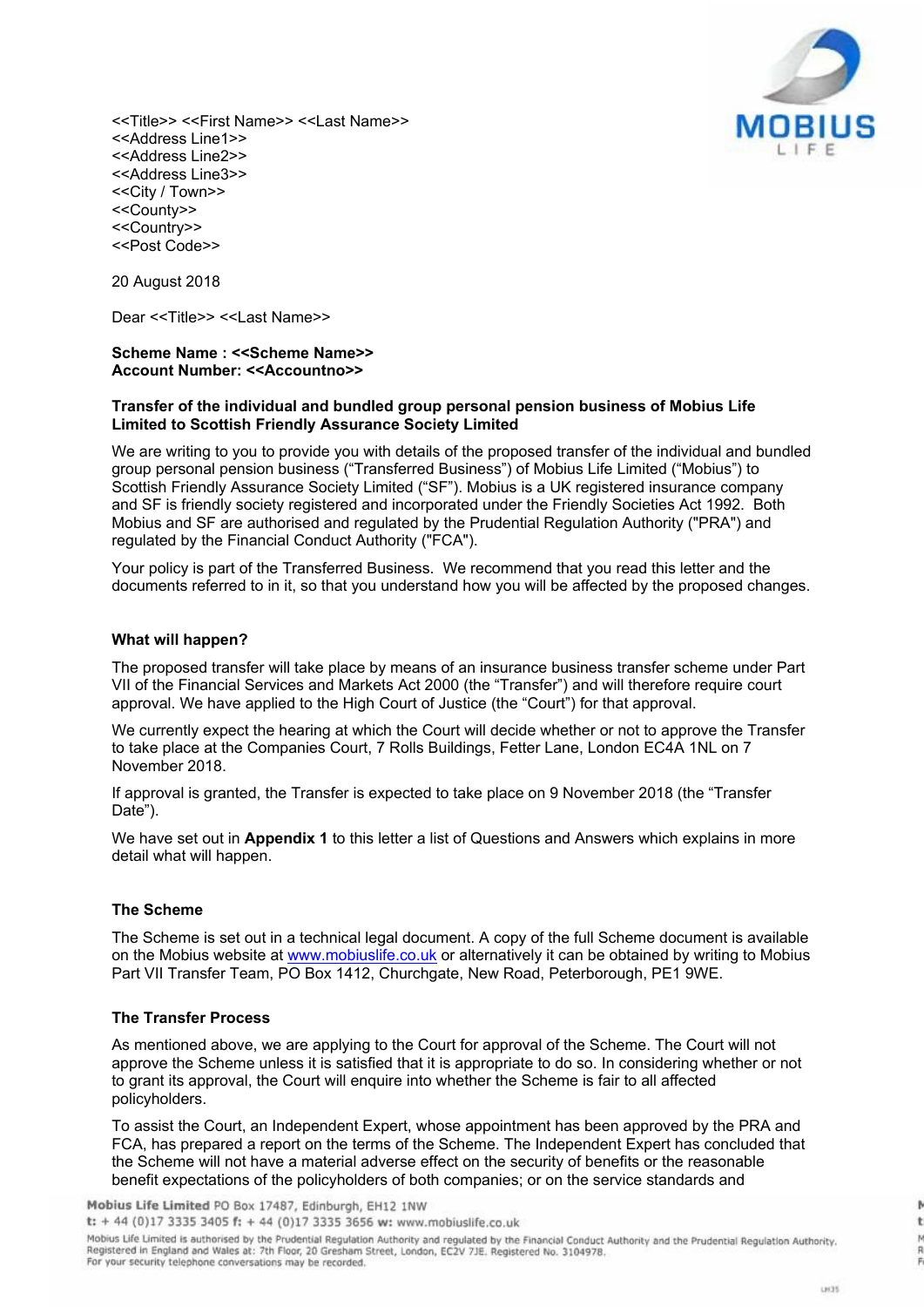governance applicable to their policies. Summaries of the Scheme and the Independent Expert's report are set out in **Appendix 2** to this document. A copy of the full Independent Expert's report, is available free of charge on the Mobius website at www.mobiuslife.co.uk, or alternatively it can be obtained by writing to Mobius Part VII Transfer Team, PO Box 1412, Churchgate, New Road, Peterborough, PE1 9WE.

#### **General**

We currently expect the hearing at which the Court will decide whether or not to approve the Scheme to take place at the Companies Court, 7 Rolls Buildings, Fetter Lane, London EC4A 1NL on 7 November 2018. We will write to you shortly afterwards to confirm the outcome of the Court hearing, confirm any new contact arrangements and provide details of how to submit dealing instructions after the Transfer Date. Until you receive that letter, please continue to use your existing contacts and follow the existing procedures.

We expect the Transfer Date, if the Scheme is approved by the Court, to be 9 November 2018.

Subject to receiving Court approval of the Scheme, from 9 November 2018, payments from you in respect of your policy, including payments by direct debit and standing order, will be made to SF's bank account, details of which will be provided to you in due course. Details of your bank account will be transferred to SF as part of the implementation of the Scheme.

#### **Further Action**

We encourage you to carefully consider the material in this letter and its attachments.

If you have any questions or concerns, your usual contact will be pleased to help or you can write to us at Mobius Life Limited, Mobius Part VII Transfer Team, PO Box 1412, Churchgate, New Road, Peterborough, PE1 9WE. Alternatively, policyholders may telephone 0800 028 0339 from within the UK, or +44 (0) 1733 355 828 from outside the UK, for further information.

If you are concerned that the Scheme could adversely affect you or otherwise wish to object to the Scheme, you have the right to raise your concerns with the Court. Details on how to do so are set out in the Questions and Answers in **Appendix 1**.

If you are in doubt about the Scheme or how it will affect you, it is recommended that you seek independent legal or financial advice as soon as possible.

If you would like to receive a copy of this letter or any documents referred to in this letter in **large print, Braille or audio format version please let us know and we will send it to you.**

Yours sincerely,

A. l Sweder

**Adrian Swales** CEO Mobius Life Limited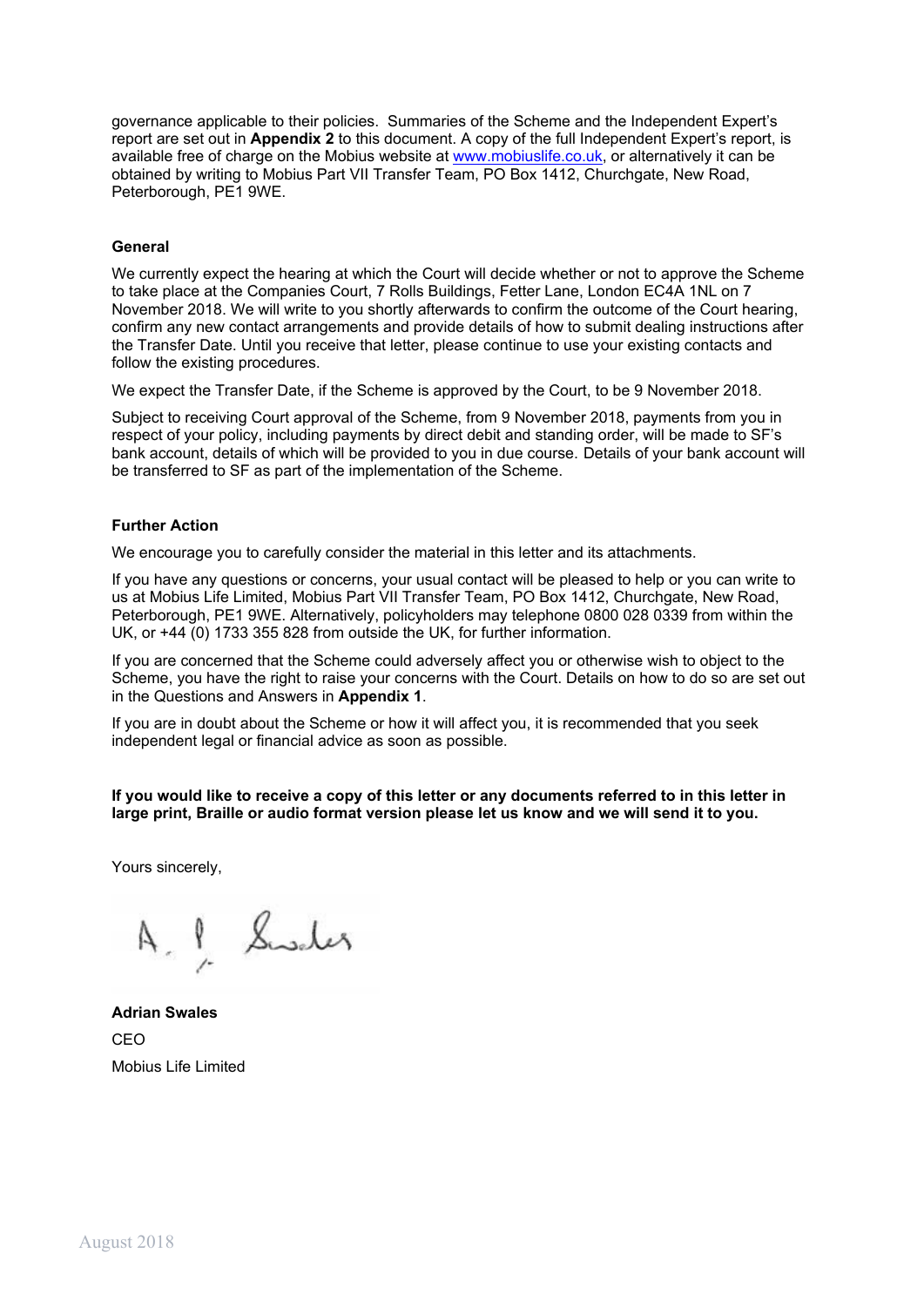# **Appendix 1 - Questions & answers about the proposed Transfer of business from Mobius Life Limited to Scottish Friendly Assurance Society Limited**

## Q1: Why is the Transfer happening?

Mobius is an institutional investment life company and is focussed on providing institutional services to corporate pension schemes in the UK. The future strategy of Mobius is to develop its services for this market and not to focus on individual and bundled group personal pension business where it administers individual pension entitlements (Retail Business).

SF has been identified as an appropriate business, with a retail focus and future strategy, best placed to provide a level of service required for the Retail Business policyholders. We believe the current services and future strategy of SF are more aligned to the Retail Business and should provide longer term benefits for Retail Business policyholders in the future.

### Q2: What will happen and when?

If the Court approves the Scheme, then:

- On the Transfer Date, which is expected to be Friday 9 November 2018, all of the policies and policyholder liabilities of the Retail Business will be transferred to SF.
- Policyholders of the Retail Business will become policyholders of SF; institutional policyholders will remain policyholders of Mobius.
- Policyholders will not pay the costs of the Scheme, which will be borne by Mobius and SF.
- Save for the changes mentioned below, the terms and conditions of your policy will not change as a result of the Scheme.
- The value of the units issued in respect of your policy will remain unchanged as a result of the Scheme.
- The administration of your policy and the management of the linked funds into which you have invested will become the responsibility of SF.
- It is proposed that Aegon UK plc, who currently provide member administration services to Mobius in respect of the Retail Business, will be retained by SF to provide a similar service.
- After the Transfer, SF will reinsure the Retail Business with Mobius. The reinsurance arrangement will ensure continuity of investment administration for operational efficiency and will reduce the time and costs of implementation of the proposed Transfer. It will not affect your position as a policyholder of SF.

### Q3: What are the benefits of the Transfer?

The current services and future strategy of SF are more aligned to the Retail Business and should provide longer term benefits for Retail Business policyholders in the future.

#### Q4: What is the role of an Independent Expert?

The Court will not approve the Transfer unless it is satisfied that it is appropriate to do so. In considering whether or not to grant its approval, the Court will enquire into whether the Transfer is fair to all affected policyholders.

To assist the Court, an Independent Expert, whose appointment has been approved by the PRA, has prepared a report on the terms of the Transfer. The Independent Expert has concluded that the Scheme will not have a material adverse effect on the security of benefits or the reasonable benefit expectations of the policyholders of both companies; or on the service standards and governance applicable to their policies.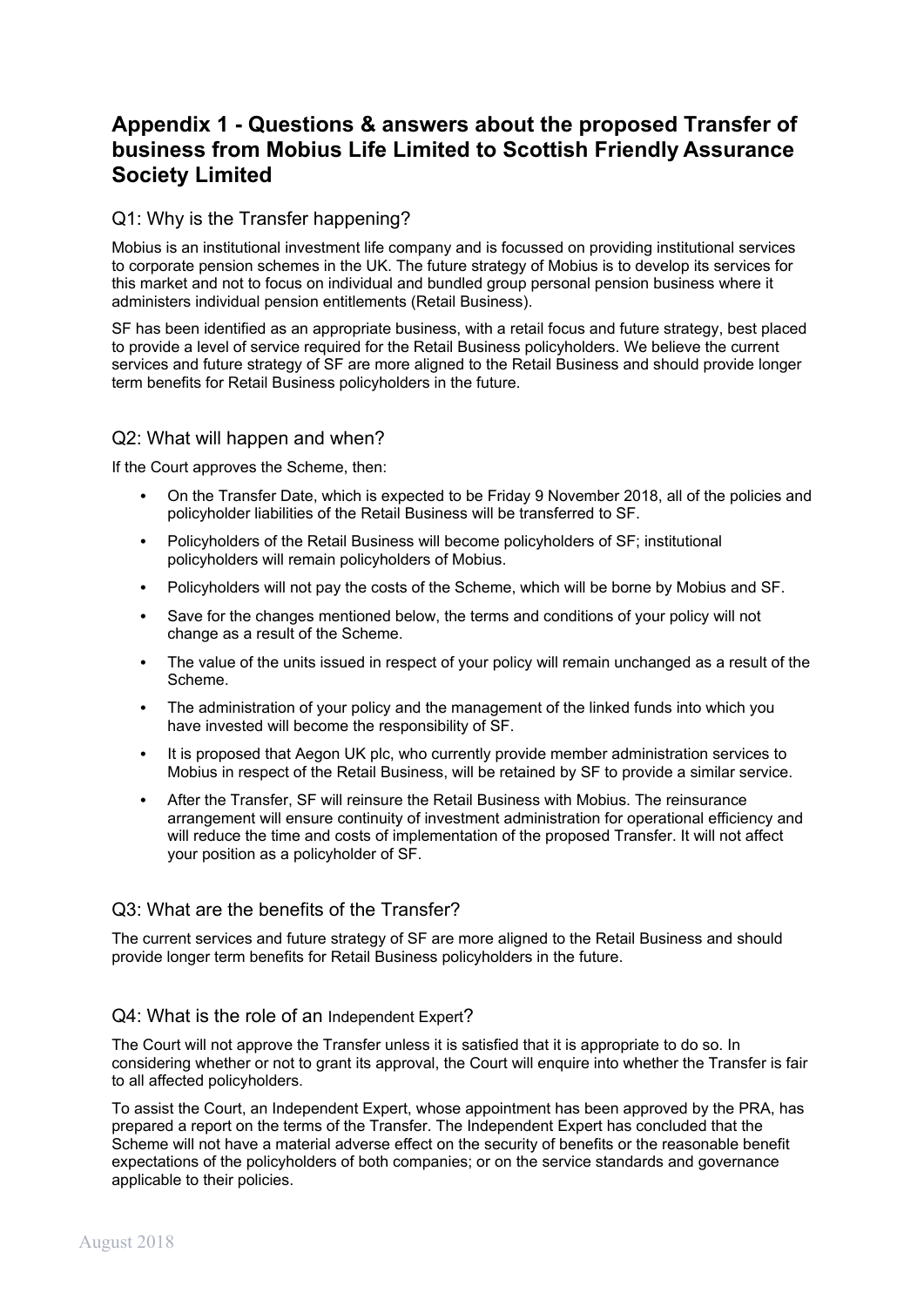A summary of the Independent Expert's report is set out in **Appendix 2** to this document. A copy of the full Independent Expert's report is available free of charge on the Mobius website at www.mobiuslife.co.uk or alternatively it can be obtained by writing to Mobius Part VII Transfer Team, PO Box 1412, Churchgate, New Road, Peterborough, PE1 9WE.

### Q5: Will my policy be affected?

The terms and conditions of your policy will remain unchanged as a result of the Transfer. There will be no changes to the charges and fees that you currently pay. All operational aspects of managing your funds will remain unchanged as the result of the Transfer.

The Transfer will have no impact on the value of the units allocated to your policy nor on the level of charges taken within the investment funds.

### Q6: Is the Transfer fair to the policyholders?

We believe that it is and that the conclusion of the Independent Expert (see Q4 above) supports this view.

### Q7: Will the Transfer affect the tax status of my policy?

No. The tax status of your policy will not change as a result of the implementation of the Transfer.

### Q8: Who will bear the costs of the Transfer?

Mobius and SF will bear the costs of the Transfer. No costs will be passed on to you as policyholder.

### Q9: Do I need to do anything?

We encourage you to carefully consider the material in this letter and attachments.

Unless you are unsure about the proposals, have questions, want clarification, think you may be adversely affected, or wish to object to the proposed Transfer or to seek advice on the Transfer, you need not take any further action.

If you have any questions or concerns, your usual contact will be pleased to help or you can write to Mobius Part VII Transfer Team, PO Box 1412, Churchgate, New Road, Peterborough, PE1 9WE. Alternatively, policyholders may telephone 0800 028 0339 from within the UK, or +44 (0) 1733 355 828 from outside the UK, for further information.

If you are concerned that the Transfer could adversely affect you or you otherwise wish to object to the Transfer, you have the right to raise your concerns with the Court. Details on how to do so are set out in Q11 below.

### Q10: Where can I find out more information?

Copies of the Scheme, the Independent Expert's report, and the summary of the Independent Expert's report are available free of charge on the Mobius website at www.mobiuslife.co.uk or alternatively they can be obtained by writing to Mobius Part VII Transfer Team, PO Box 1412, Churchgate, New Road, Peterborough, PE1 9WE. Alternatively, policyholders may telephone 0800 028 0339 from within the UK, or +44 (0) 1733 355 828 from outside the UK, to request a copy.